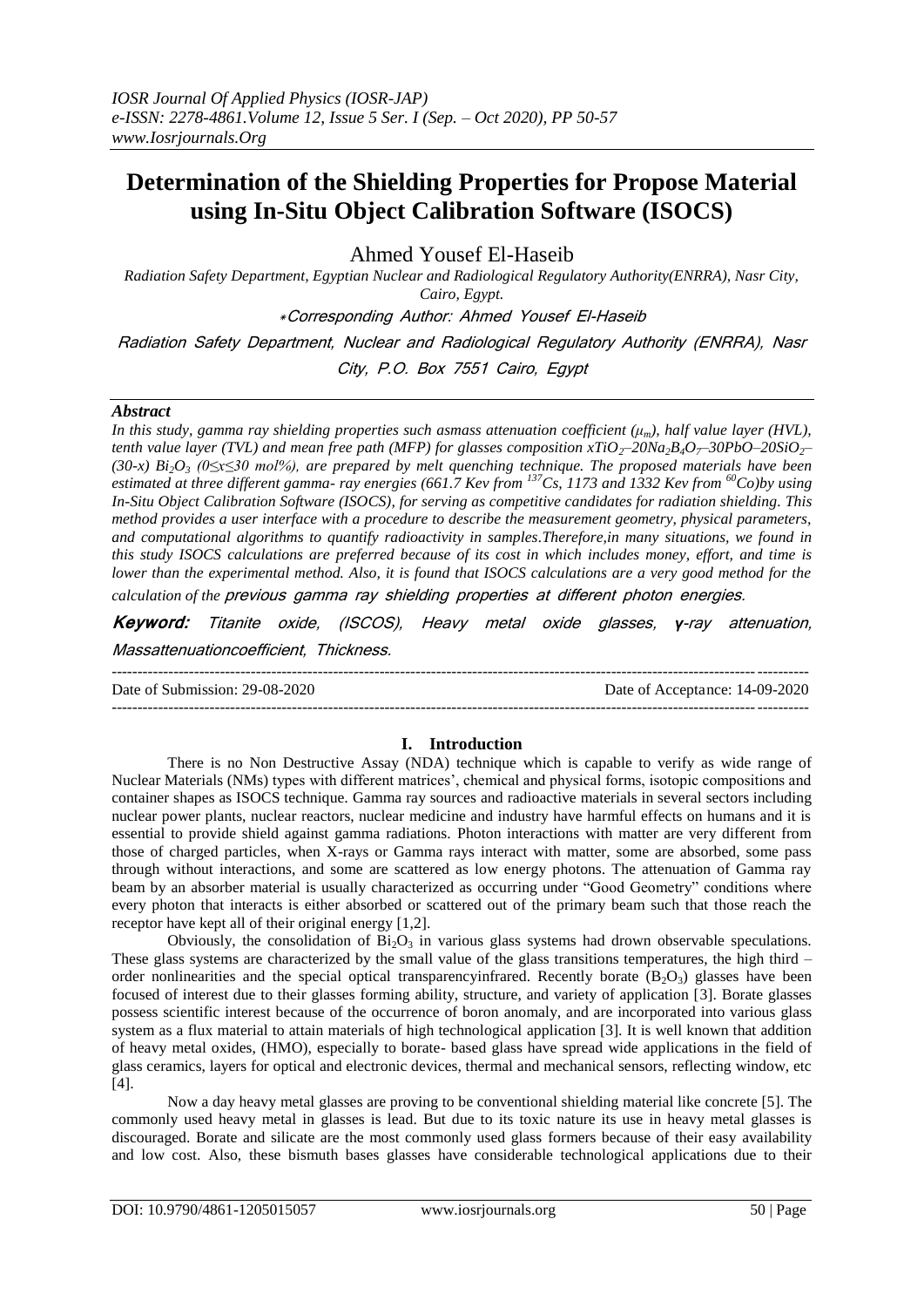density, high refractive index, of these glasses make them of great importance on many technical applications and low melting point [6].

On the other hand, titanium has gained importance recently for its broad range of applications in the biomedical field and in the glass and glass- ceramics. TiO<sub>2</sub> is one of the first oxides to be investigated for the antitumor properties and hence it is widely used as a biomaterial for several dental and orthopedic clinical purpose. It is accepted that  $TiO<sub>2</sub>$  can be inserted as dopants to act as a good nucleating agent, so its consolidation in a glass system is valuable in some specified glasses for electrical and optical uses. The electronic configuration of titanium ions arises out of the empty orunfilled d- shell of the ions in glasses that resulted in the existence of trivalent (Ti<sup>3+</sup>) and tetravalent (Ti<sup>4+</sup>) valence states. Accordingly, Alkali Borate and alkali silicate glasses favor the colorless high tetravalent (Ti**4+**) ions. In spite of the bismuth borate glasses are non-toxic to environment and can provide alternate to lead free shielding materials. Also,these have advantage to conventional shielding materials in terms of their better shielding properties. These glasses are transparent to visible light and have low melting points. Further high density values and high refractive index of these glasses make them of great importance for many technical applications. However, from the literature survey, there are numerous articles concerning heavy metal oxides (HMO) included in the network of borosilicate glasses and to the best of our knowledge, few interested articles with titanium additions in this complicated network presented [7].

One set of composite material that has attracted attention in theradiation shielding industry is heavy metal oxide (HMO) glasses. Heavymetal oxide glasses are used in gamma-ray radiation shielding because of their high effective atomic number and high densities when compared to other glasses. Among HMO glasses, bismuth-borate glasses areparticularly important because they are a class of low melting pointlead-free glasses [8]. The low melting point glasses are expected to playa major role in the design of materials to mitigate radiation skyshine orsimilar radiation leakage due to limitations and defects in the radiationshield [9,10]

Gamma-rays are attenuated by processes which are functions of atomic number and mass (that is they all involve interactions near the nucleus or interactions with the electrons around the nucleus). Therefore, gamma radiation is best absorbed by atoms with heavy nuclei; the heavier the nucleus, the better the absorption [11]. Nowadays, some research work has been done with different types of glasses as anew gamma-ray shielding material. Gamma-ray shielding properties of various glasses have been studied theoretically and experimentally at different energies in literature [12-20,21]. Examples are bismuth-borated glasses [14], ZnO-PbO-B<sub>2</sub>O<sub>3</sub> glasses [13], CaO-SrO-B<sub>2</sub>O<sub>3</sub> glasses [21], PbO-B<sub>2</sub>O<sub>3</sub> glass system, Bi<sub>2</sub>O<sub>3</sub>-PbO-B<sub>2</sub>O<sub>3</sub> glass systems [13], and PbO-BaOB<sub>2</sub>O<sub>3</sub> glass system [20], etc. It has been reported that compared with some standard radiation shielding concretes, these glasses have shown better performance in terms of their volume required for shield design with added advantage of being transparent to visible light [20].

TheIn-Situ Object Calibration Software(ISOCS) [22-25] software brings the possibility to establish absolute efficiency curve for desired energy range based on numerical simulation with the use of known or estimated geometry and chemical composition of measured items. Also, the software provides variety of geometry which covers wide range of possible item shapes such as cylinders, pipes, boxes as well as more complex geometries.Venkataraman et al [24] have been determined the full energy peak efficiencies of a germanium detector in the 45 keV - 7 MeV energy range for practically any source matrix and geometry. The mathematical techniques used in ISOCS and Laboratory Source Less Calibration Software (Lab SOCS) have undergone significant improvements and enhancements. They concluded that results are presented highlighting the improved performance achieved using the methodology [24].

Such as ISOCS make use of knowledge of the measurement configuration to establish calibration parameters. Such measurements approach has been used for a variety of purposes at Oak Ridge National Laboratory (ORNL) including LLW/ transuranic (TRU) sorting of a wide variety of radionuclides and waste streams in 55 gallons and over pack drums. A model- based calibration approach with variable geometry is now being developed for ORNL TRU waste [25,26].

The ISOCS modeling software allows performing absolute efficiency calibration for items of arbitrary containershape and wall material, matrix chemical composition, material full-height, uranium or plutonium weight fraction insidethe matrix and even nuclear material/matrix with nonhomogeneous distribution. Furthermore, in a number of cases,some key parameters such as matrix density and U/Pu weightfraction can be determined along with analysis of nuclearmaterial mass and isotopic composition. These capabilitiesprovide a verification solution suitable for a majority of caseswhere the quantitative and isotopic analysis should be performed [27]. Model-based methods have been used to calibrate nondestructive systems to characterize wastes contaminated withplutonium, uranium, and other radioactive isotopes.

The Objective of this work is to characterize the role of  $TiO<sub>2</sub>$  in  $HMO - alkali$  Borosilicate glasses  $Na_2B_4O_7-PbO-SiO_2-Bi_2O_3$ to estimate the attenuation properties by using In-Situ Object Calibration Software (ISOCS) Techniqueto quantify radioactivity in the samples under study.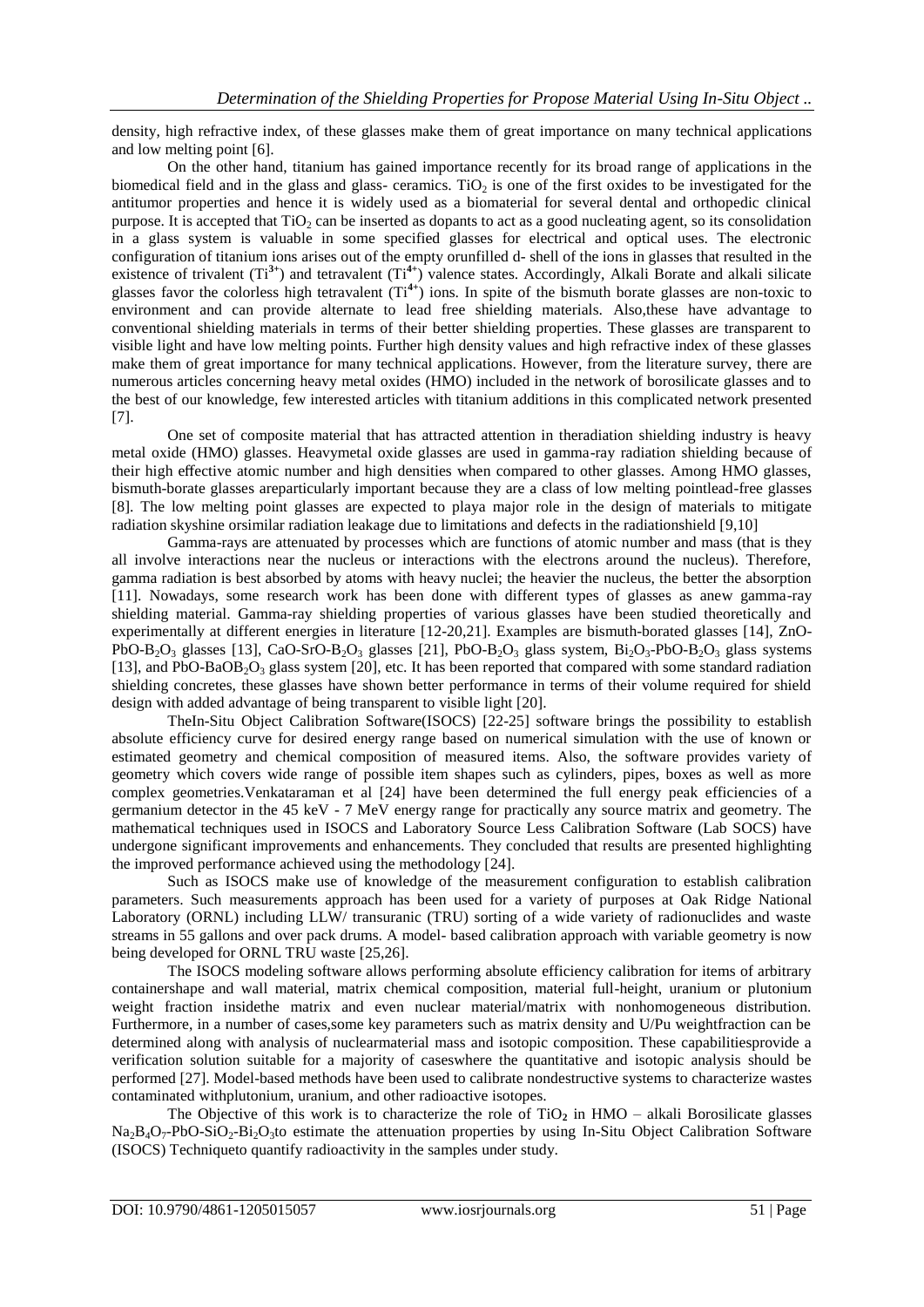## **II. Experimental Procedures**

In order to prepare glass samples with chemical formula  $xTiO<sub>2</sub>$ - 20 Na2B<sub>4</sub>O<sub>7</sub>-30 PbO -20 SiO<sub>2</sub>-(30-x)  $Bi<sub>2</sub>O<sub>3</sub>$  (0≤ x ≤ 30 mol%), convenient amounts of analytically pure grade chemicals of PbO, TiO<sub>2</sub>, SiO<sub>2</sub>, Bi<sub>2</sub>O<sub>3</sub> and  $Na_2B_4O_7.10H_2O$  were completely unsettled in an agate mortar. The mixture was melted in a ceramic at 1050  $\degree$ C for  $\sim$  1h to form a liquid without any bubbles. In order to accomplish homogeneity, the melt was rotated in the crucible several times. The molten was then cast into a brass mold and then annealed at  $400^{\circ}$ C. The glass samples were ground and polished optically to have suitable dimensions with non- parallelism of the two opposite side faces less than 0.01°.

Mathematical techniques as In Situ Object Calibration Software (ISOCS) and LabSOCS which have undergone significant improvementsandenhancements. Inthis method, the detector response wascharacterized by creating a set of fine spatial efficiency gridsat 15 energies in the 0.045–7MeV range. The spatial grids are created in (r, θ) space about the detector, with the radiusr varies from 0 to 500 m**,** and the angle θ varying from 0to180°. The ISOCS technique was introduced into the Agency's (Egyptian Nuclear Radiological Regulatory Authority (ENRRA) activities just a few years ago, and this methodology is being expanded to more and more NDA measurement techniques.

The ISOCS calibration method is conventional tool for calibrated detector efficiency as function of energy, for wide variety of source geometries and activity distributions. The ISOCS method consists of a characterization of the detector, user input of source geometry data, and the ISOCS software, which uses these to produce the efficiency calibration. A point source geometry is one in which a source is placed far enough away from the detector, so that the source can be considered to be essentially a point. A radioactive source of volume 1 cc, and filled with water, was modeled using each of the 11 ISOCS templates. The source to detector distance in each case was 5 meters as shown in Fig. (1). Since the source is essentially point, the efficiencies calculated by ISOCS in all the 11 cases should be very close to each other, if not identical. The ISOCS software is complex ensemble of computer codes that use elegant mathematical techniques to compute the efficiencies. It contains a series of the mathematical models that can simulate a wide variety of common sample shapes (boxes, cylinders, spheres, pipes, stacked discs, marinelli beakers, etc.). These models allow easy input of appropriate parameters necessary for efficiency computation. The ISOCS software divides each source region into a large number of voxels (1024). A point location is defined within each voxel. The point location inside a voxel is determined in a quasi- random fashion. At a given user specific energy, the detector efficiency is calculated for each voxel. The attenuation due to absorbers within the source and also in the intervening space between the source and detector is taken into account.



**Figure 1**.Detector and sample set up in ISOCS

Five samples in spheres form with different ratios have been used in the proposed method. the specification of assayed samples which were used are listed in Table (1).Each sample was measured in such a way that its axis of symmetry is coincidence with the extended axis of symmetry of the detector. The distance between the sample and the Al cap of the detector is 15 cm.Specific gamma ray's energy at 661.7, 1173 and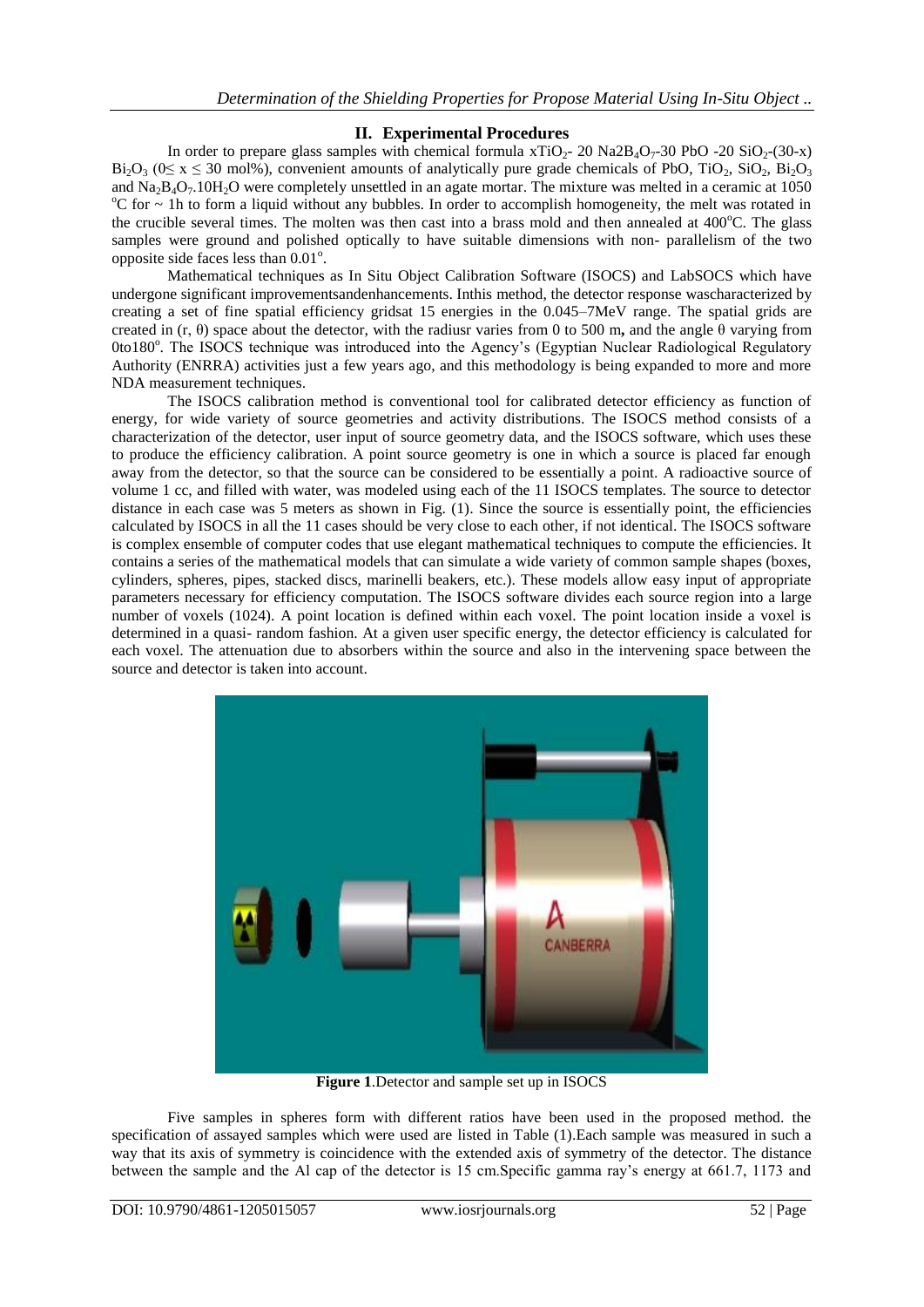1332 keV, which is a signature for **<sup>137</sup>**Cs and **<sup>60</sup>** Co isotope respectively were measured. the ISOCS technique is used to estimate Mass attenuation coefficient  $(\mu_m)$ , half value layer (HVL)and mean free path (MFP) for the verified samples.

| <b>Table 1.</b> The nominal composition of the $\lambda$ 11O <sub>2</sub> -2018a <sub>2</sub> D <sub>4</sub> O <sub>7</sub> -301 0O-2051O <sub>2</sub> -(30- $\lambda$ ) D1 <sub>2</sub> O <sub>3</sub> glass system |                                |           |     |                  |      |
|----------------------------------------------------------------------------------------------------------------------------------------------------------------------------------------------------------------------|--------------------------------|-----------|-----|------------------|------|
| Sample code                                                                                                                                                                                                          | Bi <sub>2</sub> O <sub>3</sub> | $Na2B4O7$ | PbO | SiO <sub>2</sub> | TiO2 |
|                                                                                                                                                                                                                      |                                |           |     |                  |      |
|                                                                                                                                                                                                                      |                                | 40        | эu  |                  |      |
|                                                                                                                                                                                                                      |                                |           | 30  |                  |      |
|                                                                                                                                                                                                                      |                                |           | 30  |                  |      |
|                                                                                                                                                                                                                      |                                |           | эu  |                  |      |

**Table 1.** The nominal composition of the  $\overline{X}$   $\overline{10}_{2}$ -20Na<sub>2</sub>B<sub>4</sub>O<sub>2</sub>-30PbO-20SiO<sub>27</sub>(30-x) Bi<sub>2</sub>O<sub>2</sub> glass system.

### **III. Results and Discussion**

The linear attenuation coefficient can be determined using Beer-Lambert's law with thefollowing equation as [28];

 $I = I_0 e^{-\mu x}, (1)$ 

where, I<sub>0</sub> and I are the intensities of the primary (emitted from theradioactive source) and passing through the absorber, uis the linearattenuation coefficient and x is the absorber thickness.

Many radiation attenuation parameters such as  $\mu/\rho$ , HVL, TVL, MFP and Zeff can be determined by using the linear attenuationcoefficient. The  $\mu$ /*ρcan* be obtained mathematically by dividing the linear attenuation coefficient to mass density of the absorber. The  $\mu/\rho$  is one of the most important parameters used in radiation research literature since it characterizes well the interaction probabilityof a photon with the shielding material. A photon may, fundamentally, experience absorption (photoelectric effect, pair production) andscattering (Rayleigh and Compton) interactions with the atoms of themedium. The  $\mu/\rho$  is used to assess the ability of the glass to attenuate the photon.It gives an indication about the interaction of the photons with the atoms of the glass. Furthermore,  $\mu/\rho$  is used to compute some other quantities such as electron density (N<sub>eff</sub>), linear attenuation coefficient  $(\mu)$ , …etc. Also,the mass attenuation coefficient  $(\mu/\rho)$  is the key quantity to estimate the shielding effectiveness of a given material. It gives an indication about the ability of the sample to attenuate gamma radiation[32].

Therequired absorber thickness which reduces the initial radiationintensity to 50% after passing through the absorber is called halfvalue layer (HVL) and it is obtained as [29];

 $HVL = 0.693 / \mu.$  (2)

The required absorber thickness which lowers the initial radiation intensity to 10% after passing through the absorber is knownas tenth value layer (TVL) as [30];

TVL=  $2.303 / \mu$ .

$$
(3)
$$

The required absorber thickness which reduces the initial radiation intensity to 36.8% after passing through the absorber iscalled mean free path (MFP) as [31];

 $MFP = 1/\mu$ . (4)

If a material has low HVL, TVL and MFP values, this indicates thatthis material is a good shielding material.

Figures (2 and 3) show the results obtained for the  $\mu/\rho$  and  $\mu$  from ISCOS simulations were plotted versus content TiO<sub>2</sub> at different photon energies. It is clear from the figure that the attenuation factor such as  $\mu$ <sub>D</sub> and  $\mu$ , is very large at the low energy and decreases rapidly with the raise of the energy and increased TiO<sub>2</sub> content.The comparatively high values in the attenuation factor at 661.7 keV can be attributed to photoelectric phenomenon as discussed early by El-Sayed et al. [33]. In this phenomenon, the  $\mu/\rho$  has a high dependence on the atomic number, and the glasses in the present system contain heavy elements such as Bi which increase the chances of this phenomenon to happen.The sharp drop in µ/ρvalues can beexplained as follows: it is known that at low photon energy the photoelectric absorption (PE) is the most predominant photon-matter interaction mode, and therefore, the occurrence probability of the PEmode is usually governed by two important experimental parametersnamely; the element atomic numberand the incident photonenergy.It is clear from Figure (2) that, the linear attenuation coefficient  $(\mu)$  decreases linearly with increasing energy for all types of samples, this is due to the different photon absorption mechanism for different photon energies [34,35]

Several interactions occur between the low energy photons with the present glasses while as the energy raises the chances of the interactions are reducingthe µ/ρvalues at lower energies and decreases sharply until 1173 keV thenstay almost constant until 1332 keV [Figure (3)]. The maximumvalues of  $\mu$ /*pfor the five samples* are found at 662 keV while the minimumvalues are observed at 1173 and 1332 keV. This trend in the  $\mu$ /pis explainedby the interaction processes of photons at the low, medium andhigh energy part of the spectrum where photoelectric effect,Compton scattering and pair production process dominates, respectively [36]. It is also clear from the figure that the K-absorption edgeappears when the bismuth element added to glass systems,the values of  $(\mu/\rho)$  for glasses decrease with the photon energy increases.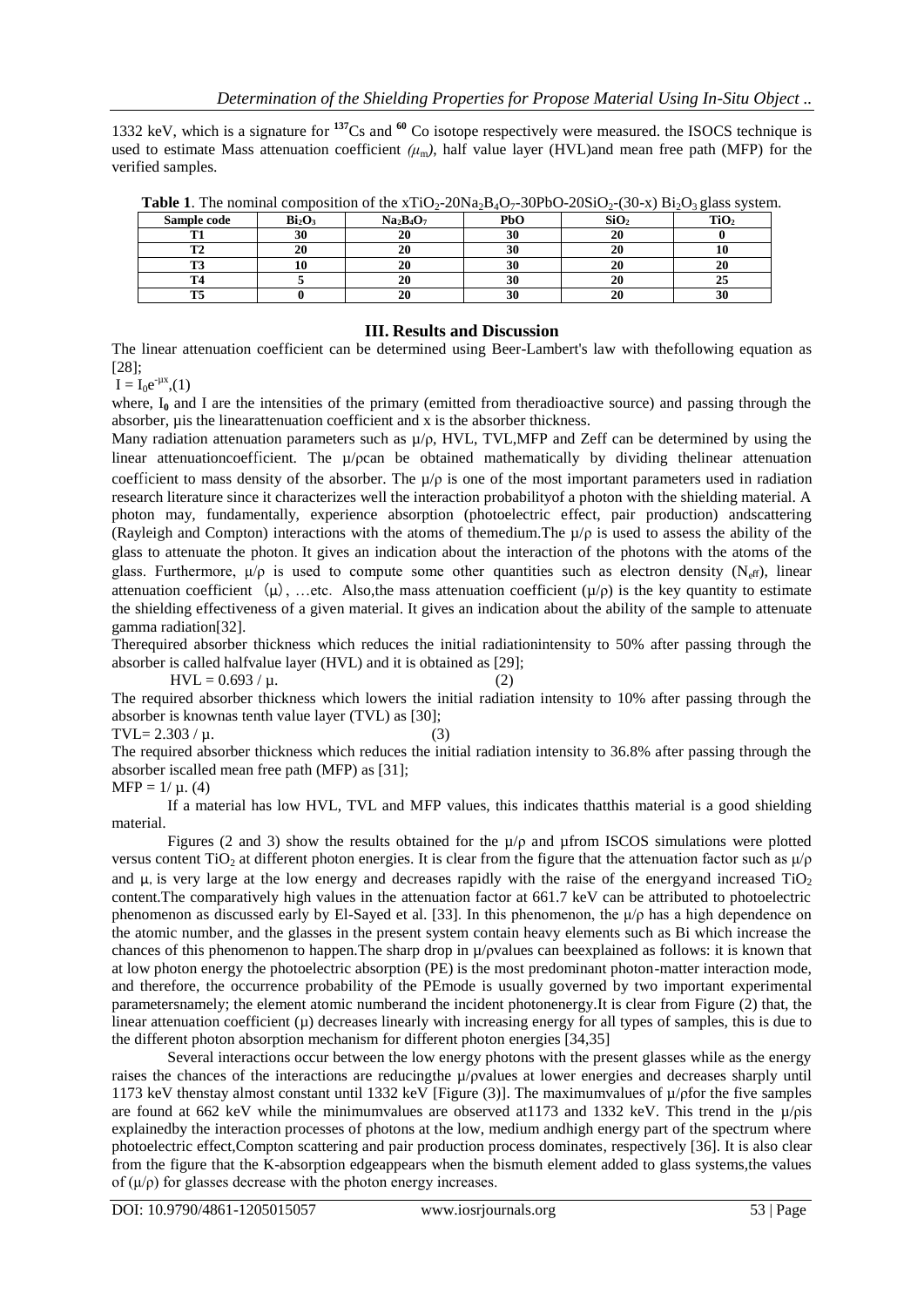

**Figure 2.**The variation of the linear attenuation coefficient with content of  $TiO<sub>2</sub>$  at different photon energies



**Figure 3.**The variation of the mass attenuation coefficient with content of  $TiO<sub>2</sub>$  at different photon energies.

Half value layer (HVL) is another parameter derived from the µ/ρvalues and characterizes the shielding capability of the materials.The lesser value of HVL meansbetter shielding performance against the gamma rays, more photons can be attenuated with a material which has lower HVL values. Figure (4) shows the variation of the HVL with content of  $TiO<sub>2</sub>$  at different photon energies. It is clear from the figure that the additionof bismuth oxide affects the HVL, namely HVL decreases with the insertion of  $Bi<sub>2</sub>O<sub>3</sub>$  on the expense of TiO<sub>2</sub>. This is related directly to therelation between the density of the sample and the shielding potentialityof the sample. This result implies thatthe likelihood of photon-glass interaction is very high if the energy of thephoton is low, while this likelihood is small for high energy photons. By increasing the TiO<sub>2</sub> to be 30 mol% content, the HVL is became lower value which can be attributed to the high density of this sample.This result implies thatthe likelihood of photon-glass interaction is very high if the energy of thephoton is low, while this likelihood is small for high energy photons.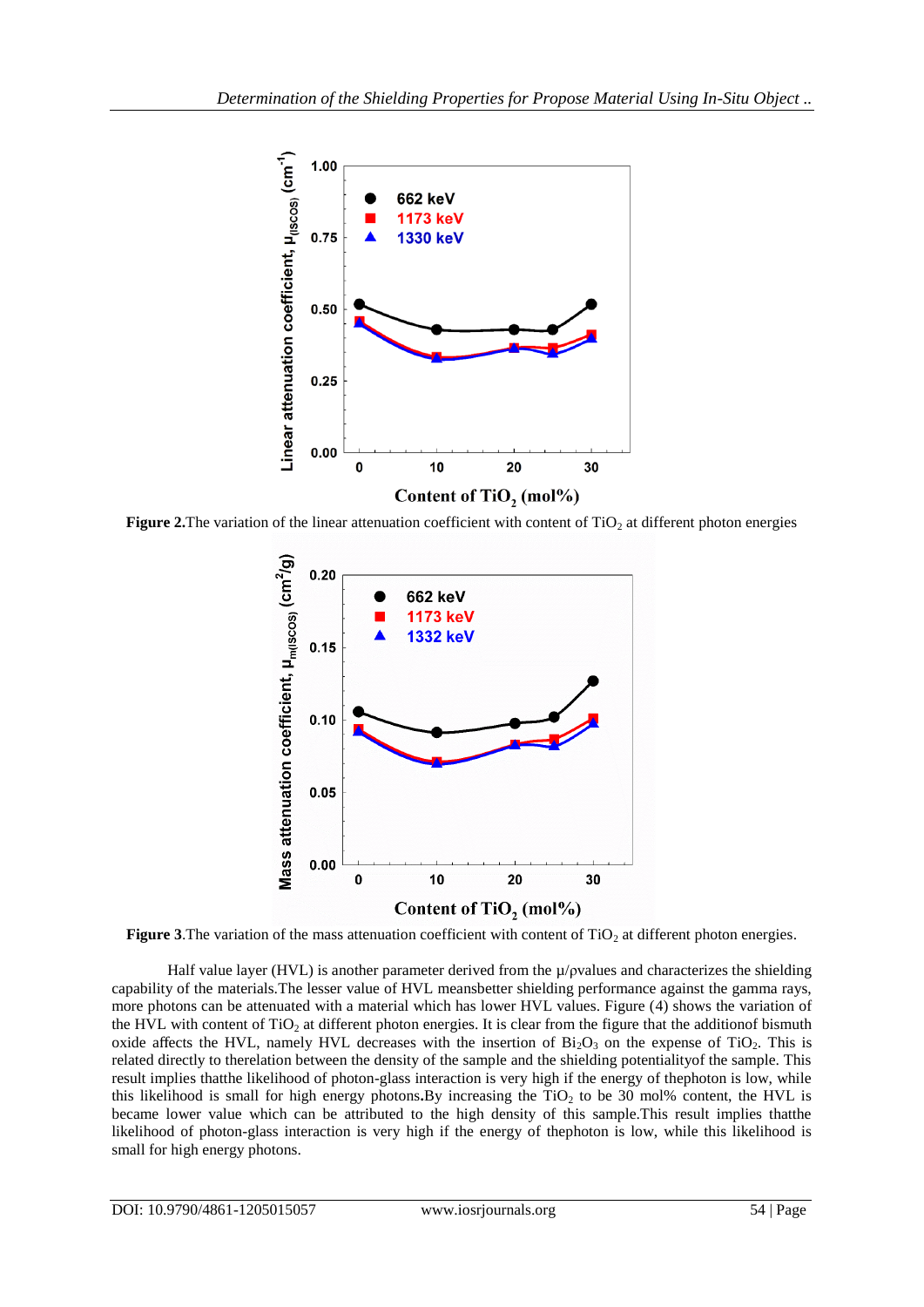

**Figure 4.** The variation of the half value layer with content of  $TiO<sub>2</sub>$  at different photon energies.

The tenth value layer (TVL) is another interesting parameter used todecide the attenuation behavior of certain sample, and gives directinformation about the dimension or the thickness of the specimen thatcan block most of the incoming photons (i.e., 90% of the initial value).Practically, glass specimen with small TVL is required and one can reduce this thickness by using heavy metal oxides like  $Bi_2O_3$  with anappropriate amount or high density elements. Figure (5) shows the variation of the tenth value layer (TVL) with content of  $TiO<sub>2</sub>$  at different photon energies. It is observed that with increased the  $TiO<sub>2</sub>$  content the tenth value layer is increased slightly at low energy, but for high energies, it is increased with increasing the contents of TiO<sub>2</sub>up to 15mol% and then decreased to become almost similar to  $0 \text{ mol}$ % of TiO<sub>2</sub>.



Figure 5.The variation of the tenth value layer with content of TiO<sub>2</sub> at different photon energies.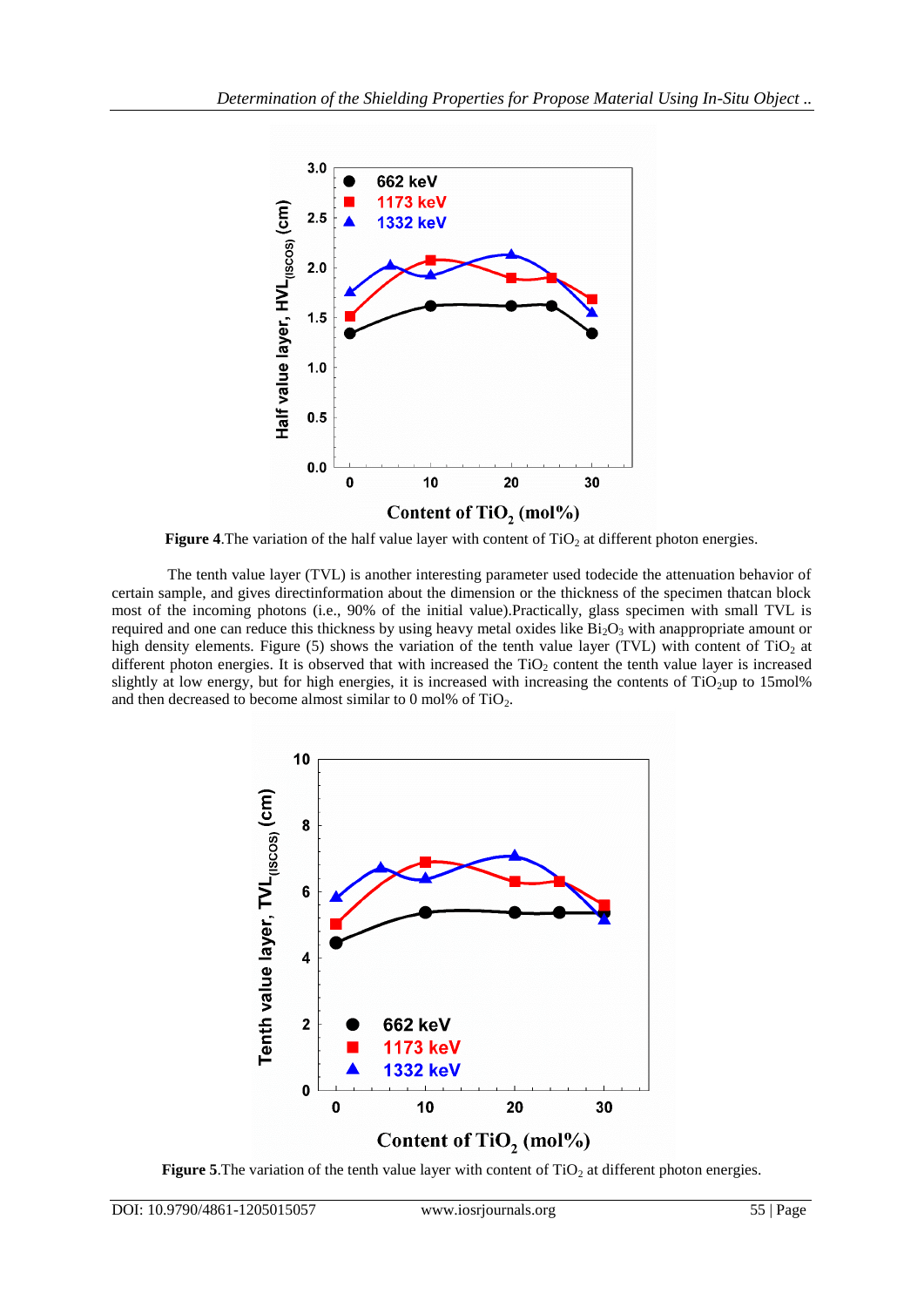Also, the thickness/penetration depth of interacting material is measured in the units of mean free path, where one mean free path(MFP) represents the average traveled distance between two successive interactions of photons, which results in decreasing theintensity of incident photon beam by the factor of 1/e. It is equalto the reciprocal of linear attenuation coefficient according to equation (4).Since, the linearattenuation coefficient is an energy dependent parameter; therefore, the mean free path also varies depending on the incident photon energy. Figure (6) shows the variation of the mean free path (MFP) with content of  $TiO<sub>2</sub>$  at different photon energies. It is clear from the figure that the MFP is decreases with raise the photon energy at increase  $TiO<sub>2</sub>$  content, but at low energy we found semi decrease in the MFP with increases  $TiO<sub>2</sub>$  content.





**Figure 6**. The variation of the mean free path with content of  $TiO<sub>2</sub>$  at different photon energies.

#### **IV. Conclusions**

In this study, Mass attenuation coefficient  $(\mu_m)$ , half value layer (HVL), tenth value layer (TVL) and mean free path (MFP) for glasses composition xTiO<sub>2</sub>–20 Na<sub>2</sub>B<sub>4</sub>O<sub>7</sub>–30 PbO–20 SiO<sub>2</sub>–(30-*x*) Bi<sub>2</sub>O<sub>3</sub> (0≤x≤30 mol%), have been calculated theoretically at 662 kev from<sup>137</sup>Csand1173 &1332 Kev from <sup>60</sup>Co photon energies by using ISOCS software. it is found that ISOCS calculations are a very good method for the calculation of the previous gamma ray shielding properties at different photon energies. Also, we found that ISOCS calculations are preferred because of its cost in which includes money, effort, and time is lower than the experimental method.

Mass attenuation coefficient, mean free path, half value layer, tenth value layer values of theinvestigated glass systems are strongly energy dependent parameters. These parameters exhibit differenttrends in variation byenergy due to that fundamental photon interaction processes (i.e.photoelectric, scattering and pair production) are dominant throughdifferent energy regions.

A material tobe used as a gamma-ray radiation shielding material must havelow values of HVL and MFP. Therefore, it is indicated that  $Bi_2O_3$ -TiO<sub>2</sub> glass systems, which show low values of HVL and Hence it is proposed that the prepared glass samples can be promising nominees as non – conventional alternate gamma – ray shielding materials.

NDA method based on gamma ray spectrometry is used to determination of Shielding Properties for different materials in various shapes by In-Situ Object Calibration Software (ISOCS).The proposed method may be extended to different materials to verify and determined material Shielding Properties with different matrices, chemical and physical forms and isotopic compositions. This technique can be applied in the case of experimental tools not available and give very acceptable results.

#### **References**

- [1]. O.Gencel, A. Bozkurt, E. Kamc, T. Korkut, Determination and calculation of gamma and neutron shielding characteristics of concretes containing different hematite proportions; Ann. Nucl. Energy: **38**, p 2719-2723, (2011).
- [2]. J. E. Martin, physics for radiation protection, Second ed; Wiley-VCH. Germany (2006)
- [3]. B. Sumalatha, I. Omkaram, T.R.RaO and Ch.L. Raju, Alkaline earth Zinc borateglasses doped with Cu**2+** ions studied by EPR, optical and IR Techniques, J. Non Cryst. Solid **357,**p 3143-3152,(2011).
- [4]. D. Saritha, Y. Markandeya, M.Salagram, M.Vithal, A.K.Singh and G.Bhikshamaiah Effect of Bi2O3 on physical Optical and structural studies of Zno-Bi2O3-B2O<sup>3</sup> glasses, J.Non Cryst Solids **354**, p 5573-5579,(2008).